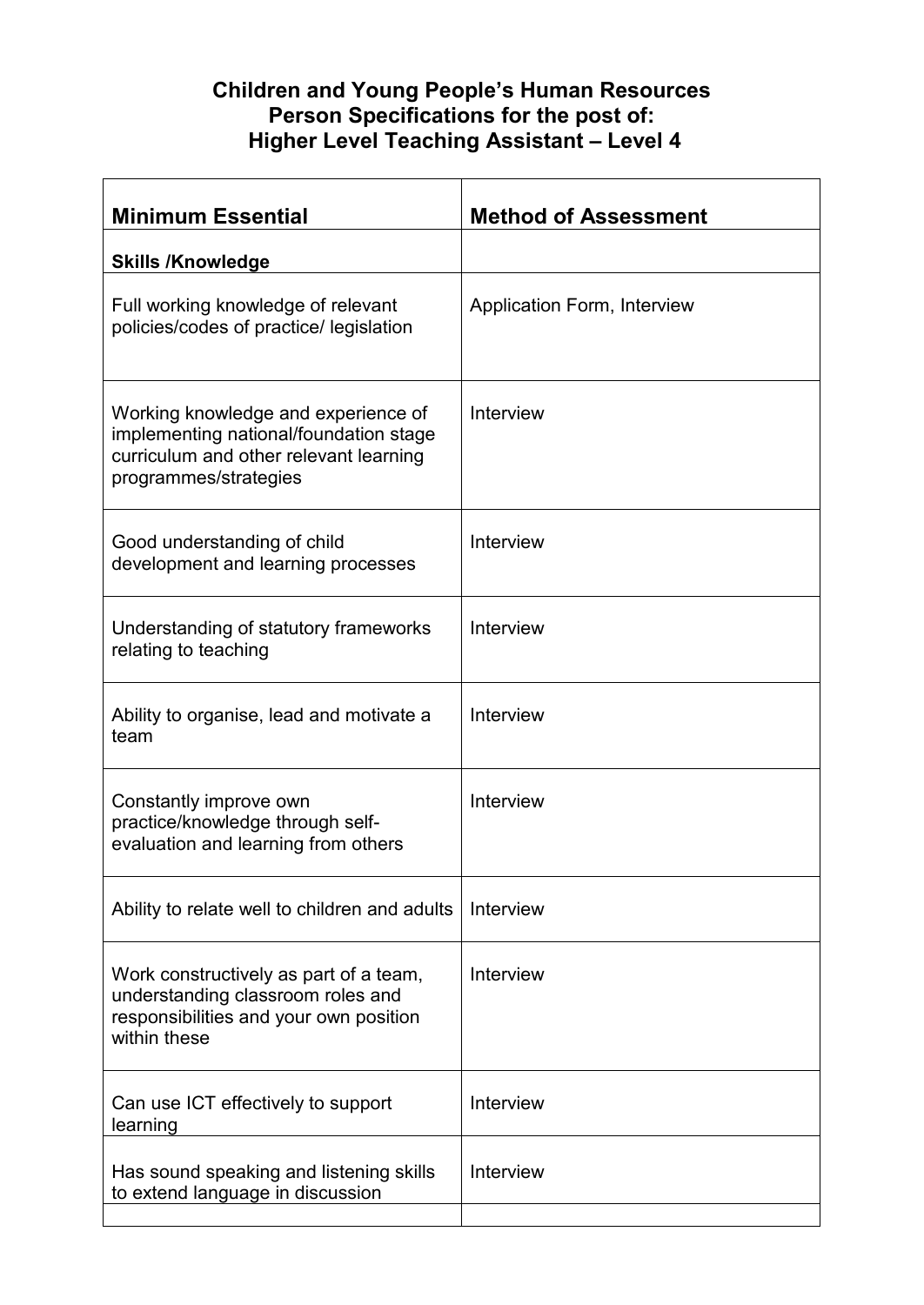| Can plan, implement and evaluate<br>learning activities                                          | Interview                          |
|--------------------------------------------------------------------------------------------------|------------------------------------|
| Can undertake pupil assessment                                                                   | Interview                          |
| Can manage the behaviour of pupils in a<br>reasonable manner                                     | Application Form, Interview        |
| Has a caring positive attitude towards<br>pupils welfare                                         | Interview                          |
| Has an awareness of pupils with special<br>educational needs                                     | interview                          |
| Can maintain trust and confidentiality<br>where appropriate                                      | Interview                          |
| Can assist the school in forming a<br>partnership with parents                                   | <b>Application Form, Interview</b> |
| Has practical and organisational skills to<br>prepare and manage educational<br>resources        | Application Form, Interview        |
| Can complete and maintain pupils<br>records                                                      | <b>Interview</b>                   |
| Experience, qualifications, and<br>training (if any)                                             |                                    |
| Meet Higher Level Teaching Assistant<br>standards or equivalent qualifications or<br>experience  | <b>Application Form</b>            |
| Training in the relevant strategies e.g.<br>literacy                                             | <b>Application Form</b>            |
| Excellent numeracy/literacy skills -<br>equivalent to NVQ Level 2 in English and<br><b>Maths</b> | <b>Application Form</b>            |
| Experience working with children of<br>relevant age in a learning environment                    | Application Form, Interview        |
|                                                                                                  |                                    |